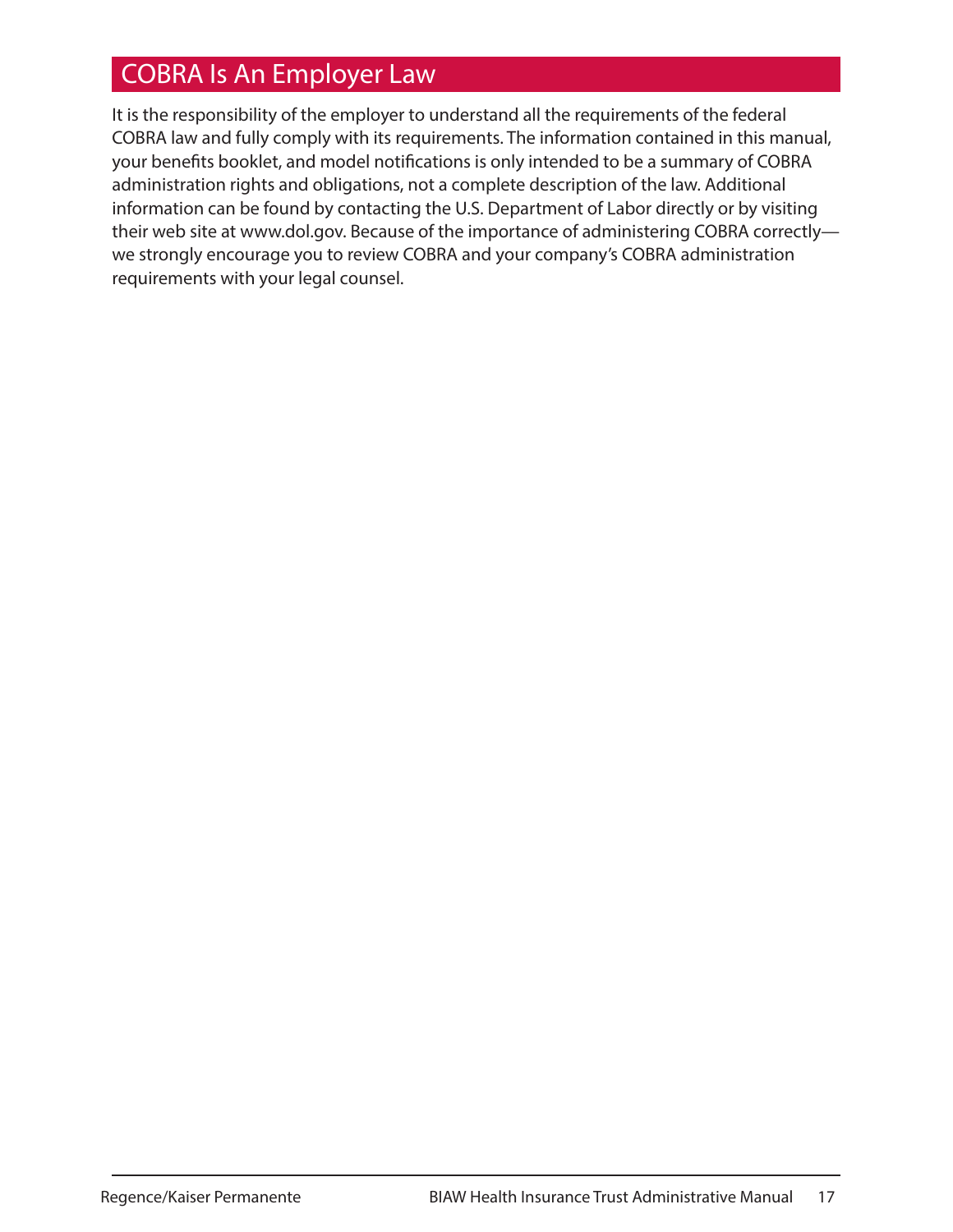### Overview—Continuation of Group Health Insurance (COBRA)

When group health insurance coverage ends, the federal Consolidated Omnibus Budget Reconciliation Act (COBRA) requires eligible employers to offer individuals who are losing coverage (known as qualified beneficiaries) the opportunity to purchase continued group health care coverage, including medical, dental and vision coverage if applicable, on a selfpay basis for a limited period of time. A "qualified beneficiary" is:

- an employee, spouse, domestic partner or dependent child who had coverage under a Trust health care plan on the day before the qualifying event that causes a loss of coverage under the Trust health care plan
- a child who is born or placed for adoption with a covered employee or qualified beneficiary, if the child is enrolled in a Trust health plan as described in the Enrollment section of this manual

Group health insurance continuation coverage (COBRA) is the same medical, dental and vision coverage as that provided under the Trust plan to active employees with similar family situations. If the Trust plan or the cost of the plan changes for active employees, then the coverage or cost will also change for participants continuing the group health plan under COBRA provisions. Life insurance and AD&D coverage are not considered group health plans and may not be continued under COBRA, but may be converted to individual policies.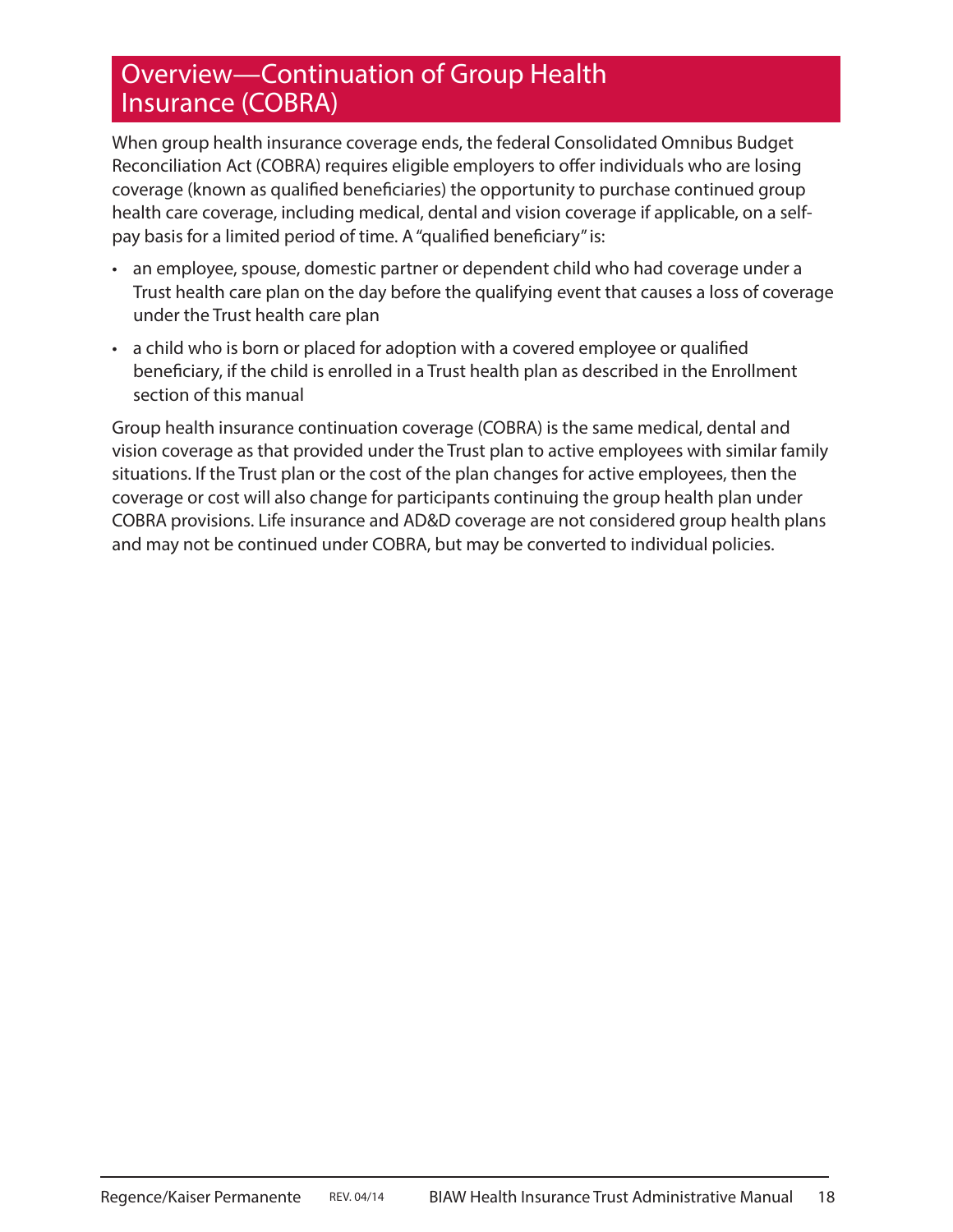# Overview of COBRA Qualifying Events

A COBRA qualifying event occurs when one of the events listed in the COBRA statute causes the covered employee, or the spouse, domestic partner or a dependent child of the covered employee, to lose coverage under the plan. For this purpose, to lose coverage means to cease to be covered under the same terms and conditions as in effect immediately before the qualifying event.

**Qualifying Events For Covered Employee**—If you are the covered employee, you will become a qualified beneficiary and have the right to elect this health plan continuation coverage if you lose your group health coverage because of a termination of your employment (for reasons other than gross misconduct on your part) or a reduction in your hours of employment.

**Qualifying Events For Covered Spouse or Domestic Partner**—If you are the covered spouse or domestic partner of an employee, you will become a qualified beneficiary and have the right to elect this health plan continuation coverage for yourself if you involuntarily lose group health coverage because of any of the following reasons:

- 1. A termination of your spouse's or domestic partner's employment (for reasons other than gross misconduct) or reduction in your spouse's or domestic partner's hours of employment;
- 2. The death of your spouse or domestic partner;
- 3. Final divorce from your spouse;
- 4. Termination of domestic partnership.

**Qualifying Events For Covered Dependent Children**—If you are the covered dependent child of an employee, you will become a qualified beneficiary and have the right to elect continuation coverage for yourself if you involuntarily lose group health coverage because of any of the following reasons:

- 1. A termination of the parent-employee's employment (for reasons other than gross misconduct) or reduction in the parent-employee's hours of employment;
- 2. The death of the parent-employee;
- 3. Parent's final divorce;
- 4. Termination of domestic partnership or;
- 5. You cease to eligible for coverage as a "dependent child" under the terms of the health plan.

The length of continuation coverage is determined by the actual event. If the event is a termination of employment or a reduction of hours on the part of the employee, then qualified beneficiaries are eligible to continue coverage in general for a maximum period of 18 months. If the event is the death of the employee, final divorce, termination of domestic partnership, or a dependent child ceasing to be eligible as a dependent under the terms of the plan, then qualified beneficiaries are eligible to continue coverage in general for a maximum time period of 36 months.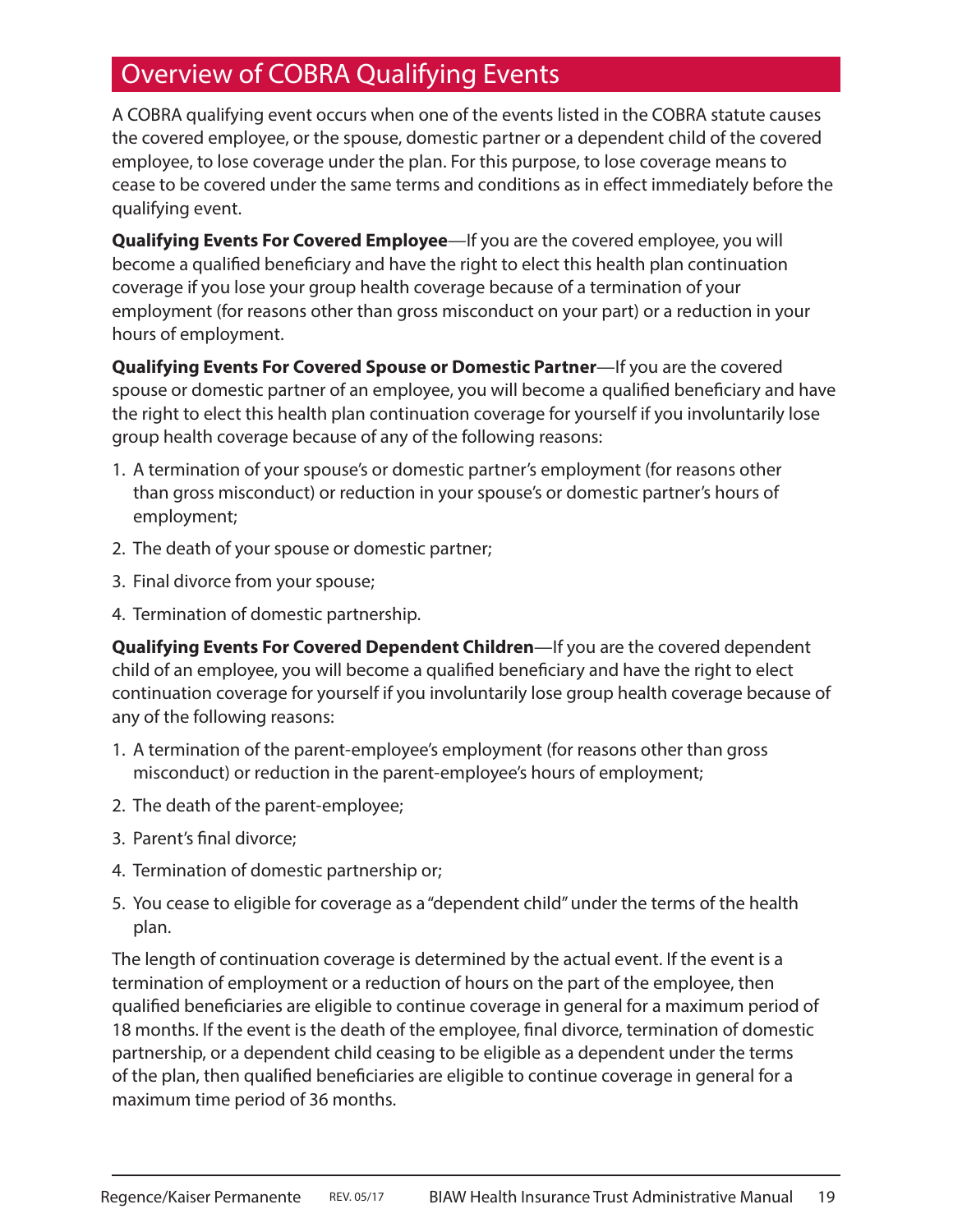It is the responsibility of the employer to know when the following qualifying events occur. These qualifying events include, termination of employment, reduction of hours and death of the employee.

#### Qualifying Events—Employee/Qualified Beneficiary Responsibilities

It is the responsibility of the covered employee, spouse, domestic partner, dependent, or representative of the qualified beneficiary to notify the Employer Plan Administrator of a final divorce, termination of domestic partnership, or a dependent child ceasing to be a dependent child under the terms of the group health plan. Notification of these events must be made within 60 days of the date of the event or from the date of loss of coverage. Notification must be made in accordance with the reasonable notification procedures that have been established by the plan administrator. These notification procedures must be described in detail in the initial "general" notification that is provided by the employer upon commencement of coverage under the plan. A failure to notify the plan within the required timelines will cause continuation coverage rights to be forfeited.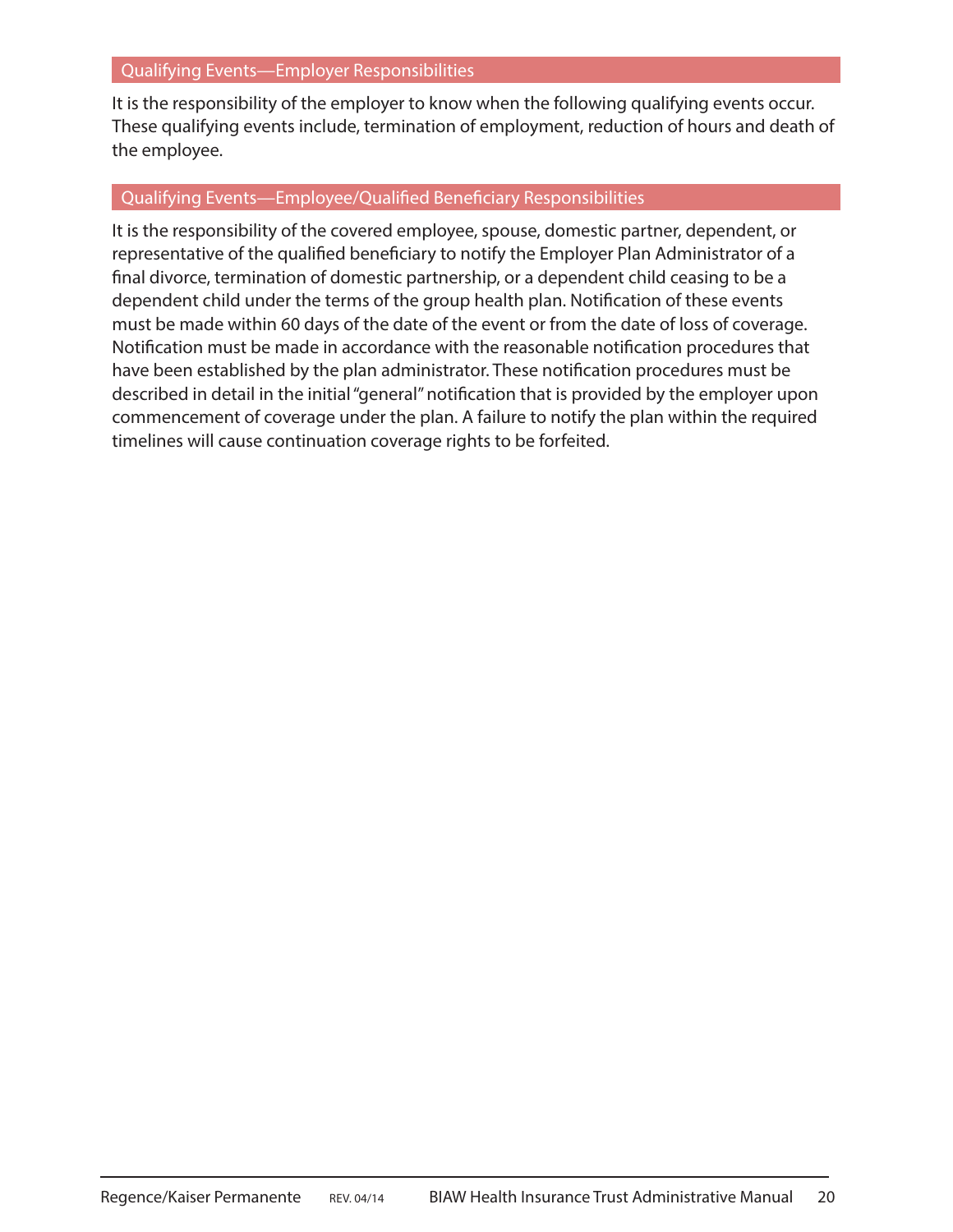### **Employer COBRA Notification Requirements**

You have the responsibility of providing three required COBRA notifications to plan participants. The first being provided when coverage under the plan commences, the second when a COBRA qualifying event actually occurs, and third if a determination is made that continuation coverage is not available. If you would like these notices in Word format, please contact EPK & Associates, Inc.

#### 1. Initial "General" COBRA Notification

You are required to provide each covered employee and covered spouse or domestic partner with written notification of their rights and obligations under COBRA when they first become covered under the Trust health care plans or within 90 days of the start of that coverage. For more information on when coverage under the plan commences, see When Coverage Starts in this manual.

**Single Notice Rule:** You may satisfy the requirement to provide notice to a covered employee and the covered employee's spouse or domestic partner by furnishing a single notice addressed to both the covered employee and the covered employee's spouse or domestic partner, if, on the basis of the most recent information available to you, the spouse or domestic partner resides at the same location as the covered employee. If a covered spouse lives at a different address or if the spouse's or domestic partner's coverage under the plan commences after the date on which the covered employee's coverage commences, then a separate notice would have to be provided to the covered spouse or domestic partner at that time. For example, if a single employee marries and adds the new spouse to the group health plan according to health care plan rules, then an initial general notice must be sent to the covered spouse at that time.

Model Notice: A model notice is available at www.epkbenefits.com and is intended to assist you in discharging the notice obligation of this section. The model reflects US Department of Labor notification requirements. In order to use the model notice, you must appropriately add relevant information where indicated in the model notice, select among alternative language, and supplement the model notice to reflect applicable plan provisions. Items of information that are not applicable to a particular plan may be deleted.

**Reasonable Employee/Qualified Beneficiary Notification Procedures:** As stated above, it is the responsibility of the qualified beneficiary to notify the plan administrator of a final divorce or if a covered dependent child is ceasing to be eligible for coverage under the terms of the plan. Failure to provide notice within the required time frame of 60 days will result in loss of eligibility for group health insurance continuation coverage. However, it is your responsibility in the Initial "General" COBRA Notification to establish reasonable procedures for the qualified beneficiary to follow when making this notification. At a minimum, your reasonable procedures should specify the individual or entity designated to receive such notices; specify the means by which notice may be given; and describe the information concerning the qualifying event that you deem necessary in order to provide continuation coverage.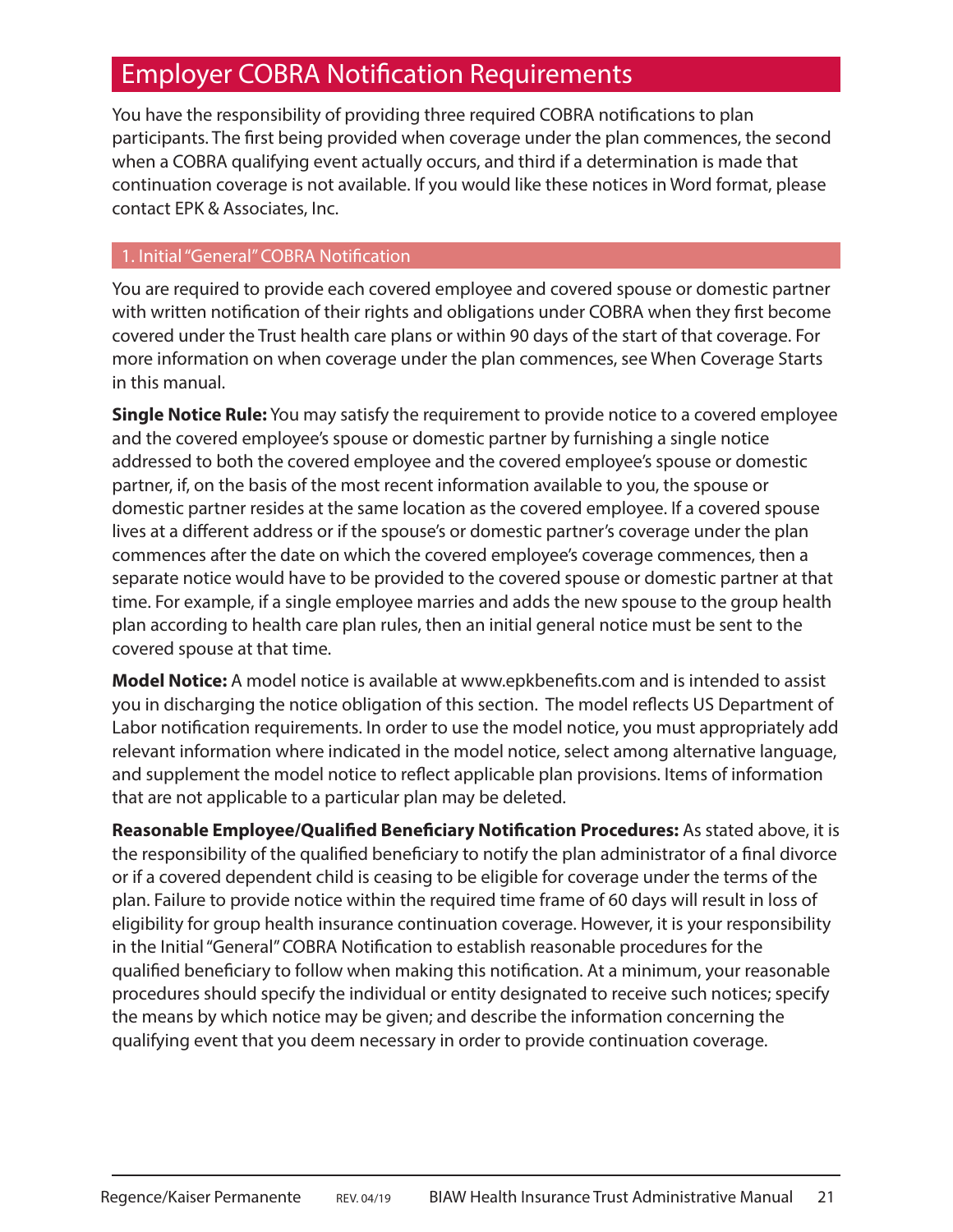#### 2. COBRA "Election" Notification—"Notice of Right to Continue Group Health Insurance Coverage"

You are required to provide each covered employee, covered spouse or domestic partner, and covered dependent with written notification of their rights to elect to continue and pay for their group health insurance continuation coverage when a qualifying event occurs.

**Timing:** A COBRA election notice shall be provided to each qualified beneficiary not later than 44 days after the date of the qualifying event, or, if the loss of coverage date is being used as the qualifying event date, then not later than 44 days from the loss of coverage date.

**Special notice rule:** The notice shall be furnished to each qualified beneficiary or individual, except that an administrator may provide notice to a covered employee, the covered employee's spouse or domestic partner, and each qualified beneficiary who is the dependent child of a covered employee by furnishing a single notice addressed to both the covered employee and the covered employee's spouse or domestic partner, if, on the basis of the most recent information available to you, the covered employee's spouse or domestic partner and dependent child(ren) reside at the same location as the covered employee.

The notice shall be written in a manner calculated to be understood by the average plan participant and should clearly identify each qualified beneficiary who is recognized by the plan as being entitled to elect continuation coverage with respect to the qualifying event.

**Model notice:** The model notice can be found on EPK's website, www.epkbenefits.com, and is intended to assist you in discharging the notice obligations of this section. Use of the model notice is not mandatory. The model reflects US Department of Labor notification requirements. In order to use the model notice, you must appropriately add relevant information where indicated in the model notice, select among alternative language, and supplement the model notice to reflect applicable plan provisions. Items of information that are not applicable to a particular plan may be deleted.

#### 3. Notice of Unavailability of Continuation Coverage

In the event you are not notified of a final divorce, termination of domestic partnership, or a dependent child ceasing to be a dependent child under the terms of the group health plan within the 60 days as required by plan and COBRA rule, a determination can be made that the individual is not entitled to continuation coverage because of their failure to follow the reasonable notification procedures. If continuation coverage is not going to be offered, you shall provide to the individual an explanation as to why the individual is not entitled to elect continuation coverage. Notice shall be furnished in the same time period that would apply if you had determined the individual was entitled to elect continuation coverage.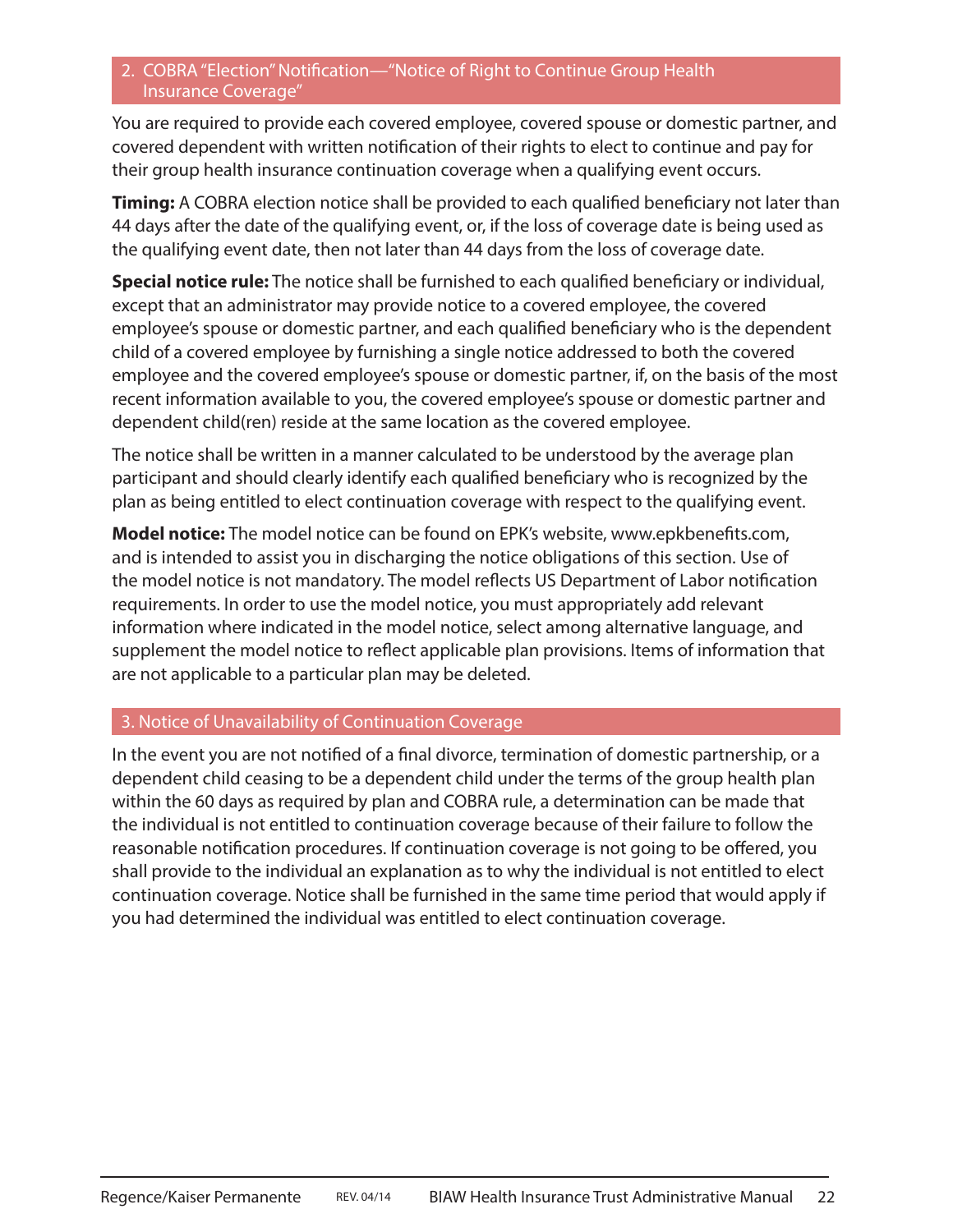### **Employer COBRA Qualifying Event Notification** Procedures

Once you have determined a qualifying event has occurred, the following steps must be taken.

#### 1. Termination of Health Insurance—Retroactive Reinstatement

You are required to cancel coverage of a qualified beneficiary from active group coverage by providing to EPK & Associates a completed Change Transmittal form, or by canceling coverage at www.epkonnect.com. If a qualified beneficiary has a claim that occurs after the loss of coverage date, it will not be considered an eligible expense and will be denied payment. However, if the qualified beneficiary elects and pays for continuation coverage in the appropriate time periods, then their group health insurance under the Trust will be reactivated by EPK & Associates back to the loss of coverage date. Any valid claims will be released for payment as long as the former employer has also paid their group's current amount due.

#### 2. COBRA Election Notice Procedures

As described in the Employer COBRA Notification Requirements section, you are required to provide each qualified beneficiary within 44 days of a qualifying event:

- COBRA Election Notice—Notice of Right To Continue Group Health Insurance Coverage (Model COBRA Continuation Coverage Election Notice)
- Continuation Coverage (COBRA) Election form

A model Notice of Right To Continue Group Health Insurance Coverage and Continuation Coverage Election form is available at www.epkbenefits.com. If a qualified beneficiary wishes to elect to continue their group health insurance, the Continuation Coverage Election form is sent directly by the qualified beneficiary to EPK & Associates for processing.

Mail the notice and election form to the qualified beneficiary's last known address via first class mail, certified mail or certificate of mailing. If a qualified beneficiary lives at a different address than the covered employee, for example; because of a divorce, termination of domestic partnership, or a dependent ceasing to be a dependent, then the notice is to be sent to that address.

Please note: The COBRA participant is not required to send payment with the COBRA Election Form, however, the COBRA Election Form will not be processed, not be sent to the carrier, will not show active nor will claims be paid until full payment for the months owing has been received.

> Failure to send the notice within the 44-day COBRA notification period can have severe consequences for your firm. Additionally, failure by an employer to timely provide a COBRA notice does not terminate a qualified beneficiary's right to continuation of group health coverage. However, such a failure will eliminate any obligation on the part of the Trust and/ or its insurance carriers to provide this continuation coverage under the plan. This effectively means that the firm will self-fund any claims the qualified beneficiary incurs.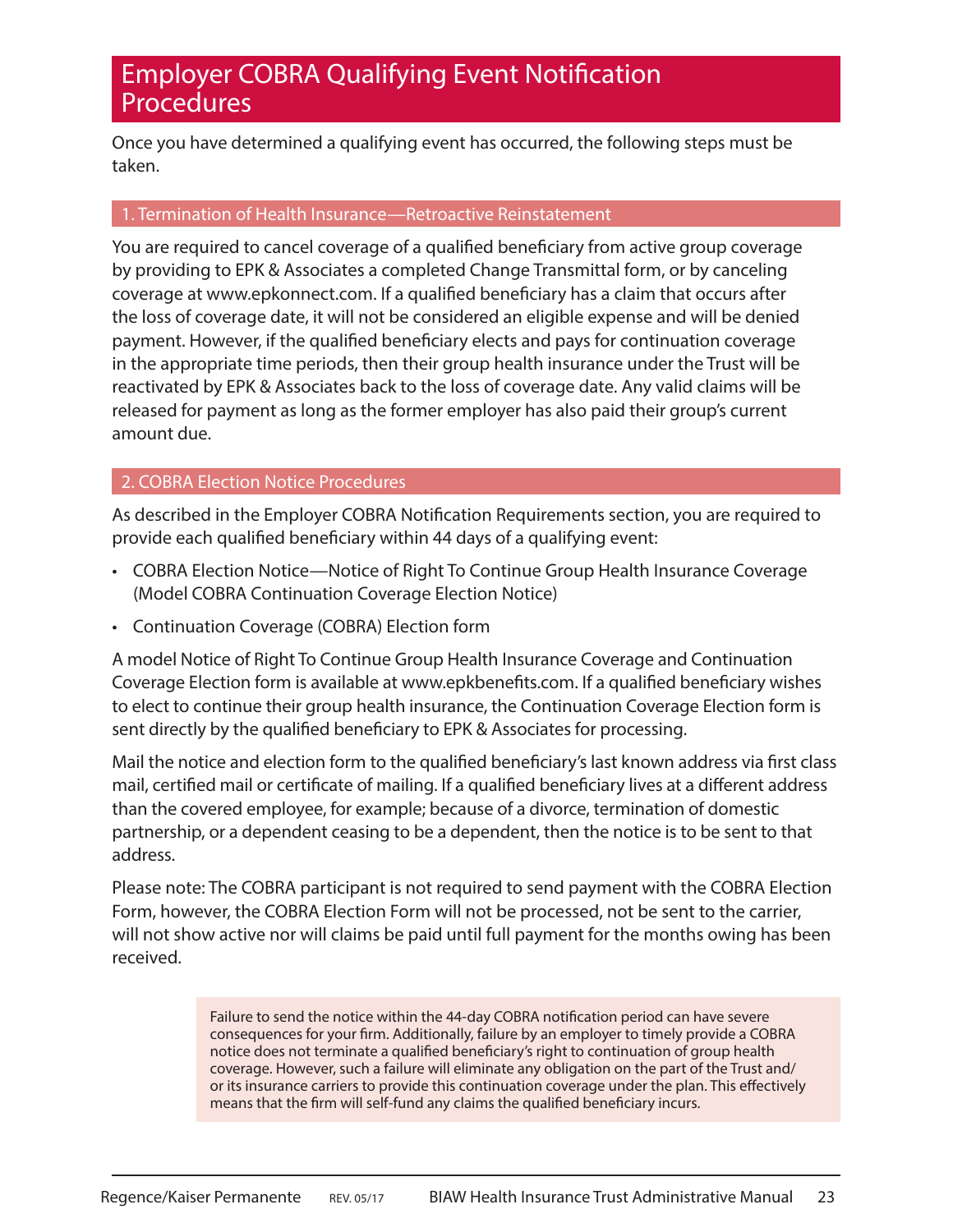#### 3. Employer Administration Fundamentals

To insure that the employer properly administers their responsibilities under COBRA and to prevent against

errors, it is recommended by federal regulators that the employer take the following administration steps.

- Establish Written COBRA Standard Operating Procedures (SOPS)
- Document all notifications (who, what, where, why, and how)
- Train all personnel involved in administration of COBRA
- Establish an audit system to insure all notices were sent in a timely manner
- Periodically review all COBRA notifications to insure they are updated in a timely manner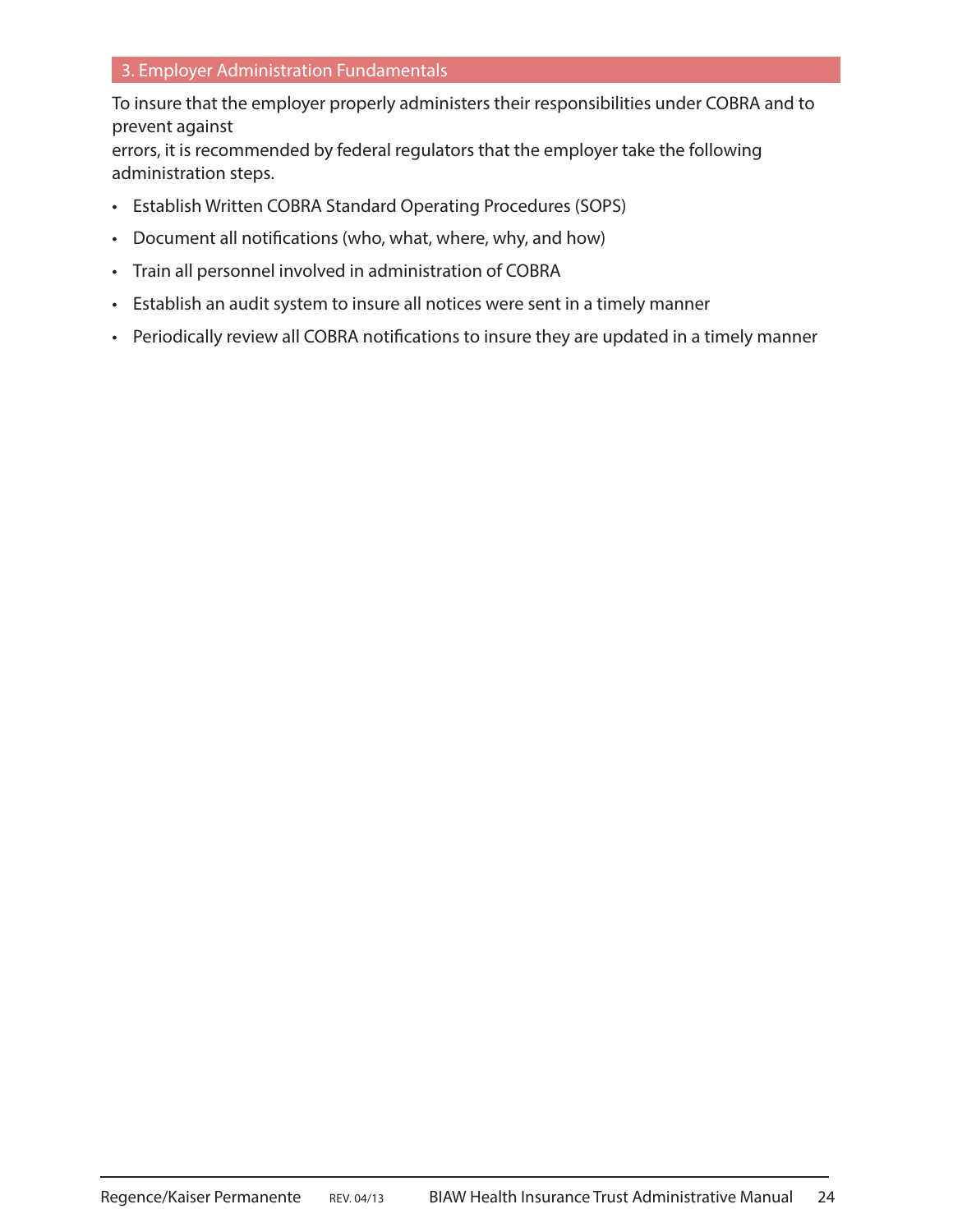### COBRA Election Period

A qualified beneficiary must elect continuation of group health insurance coverage by returning a completed and signed Continuation Coverage Election form to EPK & Associates within 60 days after the later of:

- the date he or she is sent the Notice of Right to Continue Group Health Insurance Coverage (as long as that notice is sent within the required timeframe), or
- the date coverage under the Trust health plan ends

Elections are deemed made on the date the Election Form is sent to EPK & Associates. If a qualified beneficiary fails to elect continuation coverage during the 60-day election period, he or she will no longer be eligible to continue their group health insurance coverage. No late COBRA elections will be accepted.

Example: An unmarried employee without children who is receiving coverage under a Trust health plan voluntarily terminates employment on January 1, 2004. The Notice of Right To Continue Group Health Insurance Coverage is sent by you on January 15, 2004, but coverage under the Trust does not end until January 31, 2004. In this example, the qualified beneficiary would have 60 days to elect continuation coverage from January 31, 2004 since this is the later of the two dates. However, if you did not send the Notice of Right To Continue Group Health Insurance Coverage until February 5, 2004, then the qualified beneficiary would have 60 days from February 5, 2004 since February 5th is now the later of the two dates.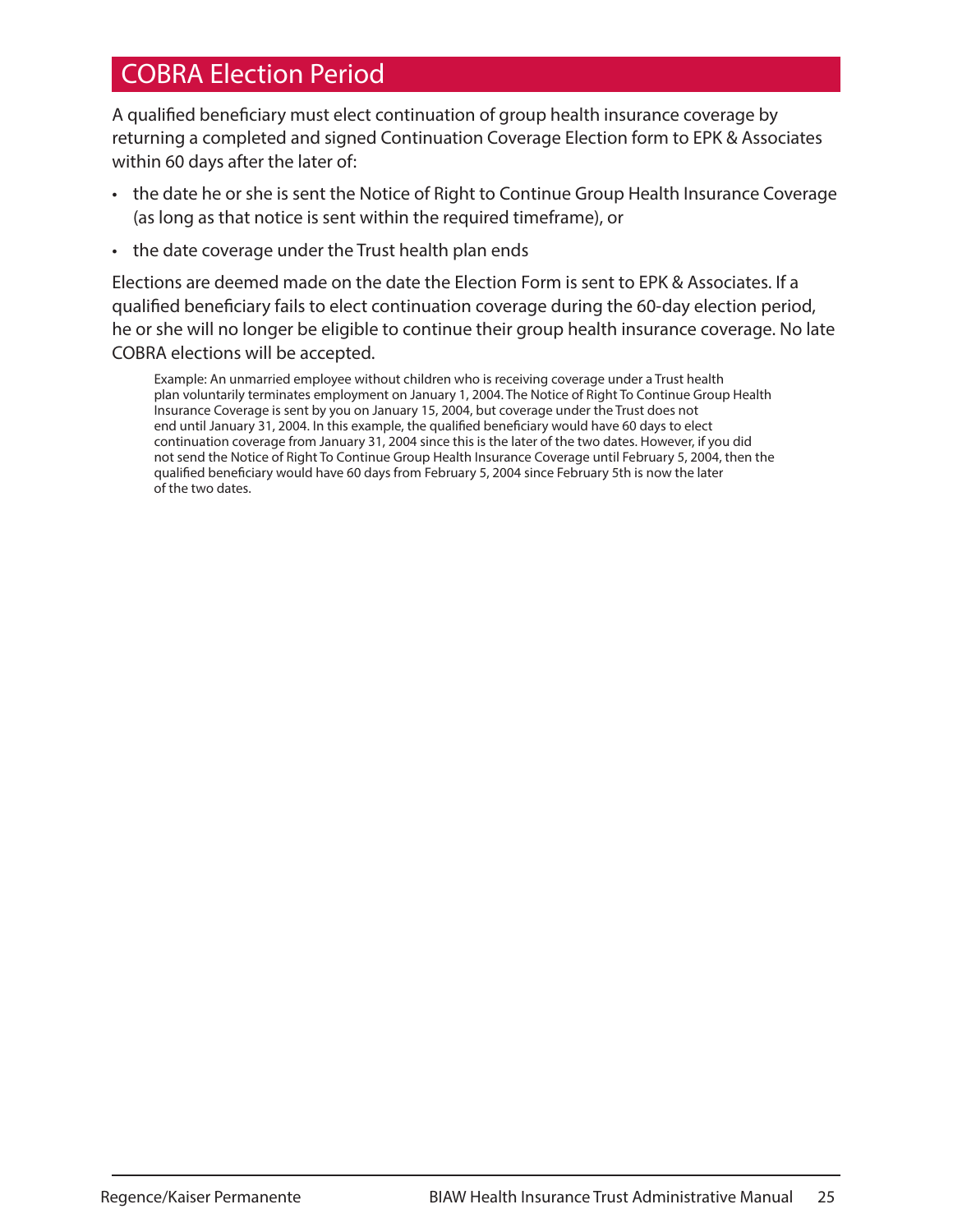### Duration of Continued Group Health Insurance

#### How Long will Continuation Last?

In the case of loss of coverage due to end of employment or reduction in hours of employment, coverage may be continued for up to 18 months. In the case of losses of coverage due to an employee's death, final divorce, termination of domestic partnership, or a dependent child ceasing to be a dependent under the terms of the Plan, coverage may be continued for up to 36 months. Page one of this notice shows the maximum period of continuation coverage available to the listed qualified beneficiaries.

Continuation coverage will be terminated before the end of the maximum period if any required premium is not paid on time, if a qualified beneficiary becomes covered under another group health plan that does not impose any pre-existing condition exclusion for a pre-existing condition of the qualified beneficiary, if a covered employee becomes entitled to Medicare, or if the employer ceases to provide any group health plan for its employees. Continuation coverage may also be terminated for any reason the Plan would terminate coverage of a participant or beneficiary not receiving continuation coverage (such as fraud).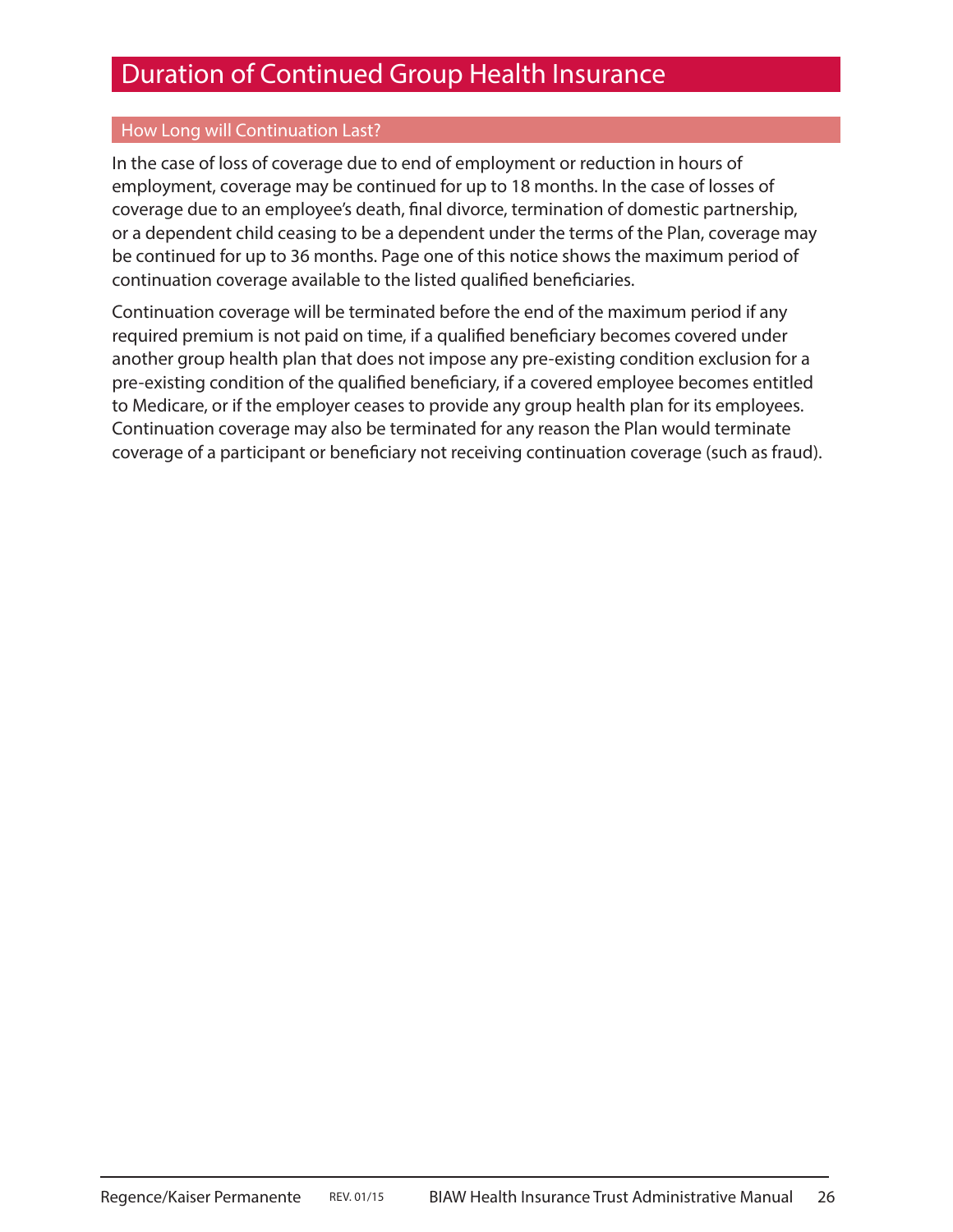### Group Health Insurance COBRA Payments

Qualified beneficiaries who elect to continue their group health insurance must pay the full cost of the group health insurance coverage, plus a 2% administration fee. All payments are made by the qualified beneficiary directly to EPK & Associates.

For current continuation coverage rates, contact EPK & Associates at (425) 641-7762 or (800) 545-7011 (toll-free)

Once a qualified beneficiary elects continuation coverage by sending the election form to EPK & Associates, they must pay their initial continuation coverage payment within 45 days of the date they elected continuation coverage. If election form is received without full payment, it will be kept in a pending status for 45 days. The insurance carrier will not reinstate status, nor pay any claims until that payment is received and processed. This payment is to cover the initial rate months — the period from the date coverage under the Trust plans ends through the 45th day after coverage is elected. If payment is not made within this 45-day period, then rights to continuation coverage are lost and any claims occurring after the loss of coverage date will remain unpaid.

After this initial payment, monthly payments are due on the first of each month for that month's coverage. Checks for payments should be made out to the "BIAW/BIAW Trust" and sent to:

> BIAW Health Insurance Trust c/o EPK & Associates, Inc. 15375 SE 30th Pl, #380 Bellevue, WA 98007

The qualified beneficiary has a 30-day grace period following the monthly due date in which to make full payments. Delinquent notices are not provided to the qualified beneficiary. If payments are not postmarked within the grace period, coverage will be canceled retroactively to the last day of the month for which full monthly payment was made.

Note: Once canceled, continuation coverage cannot be reinstated.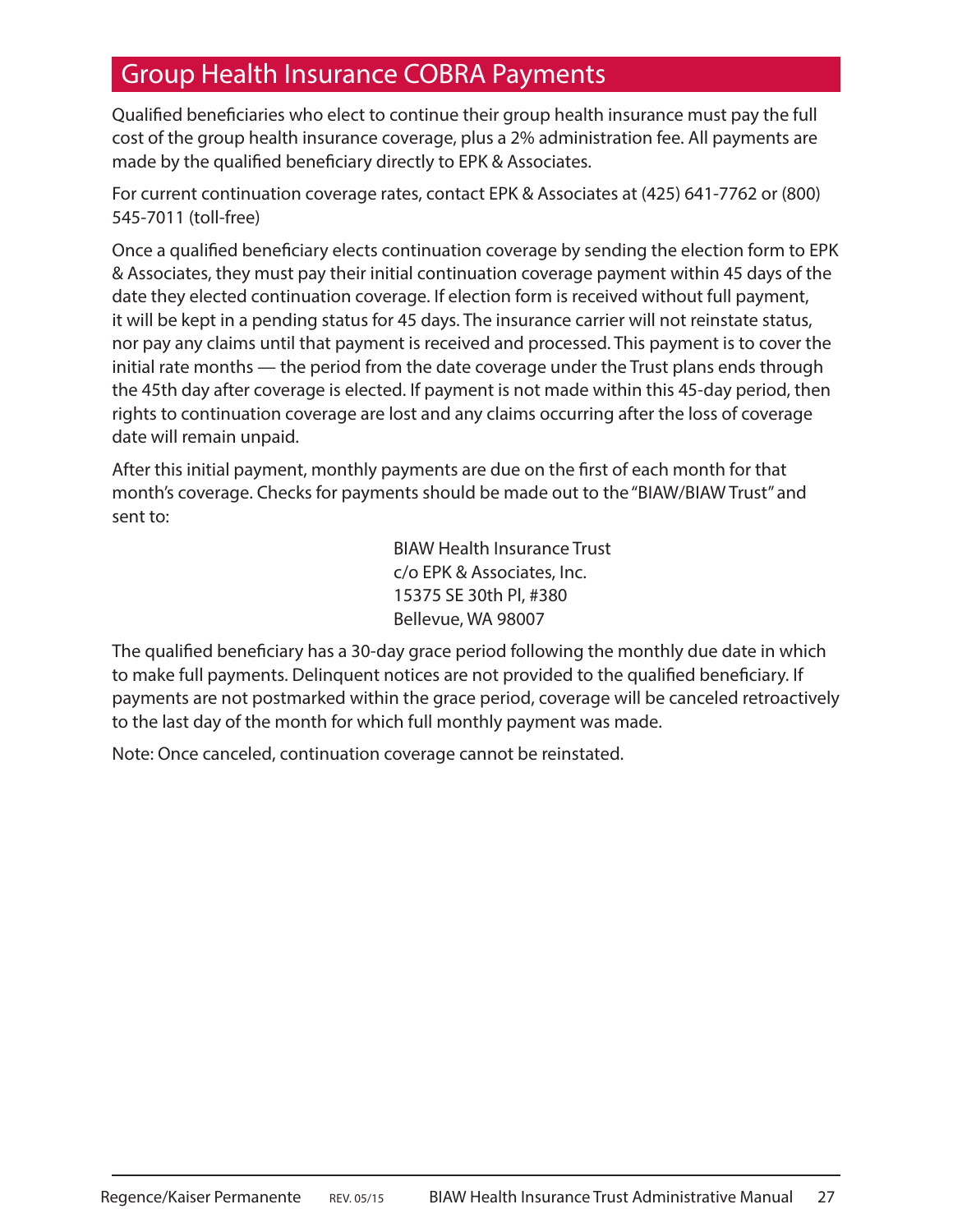## EPK & Associates' COBRA Responsibilities

EPK & Associates takes the responsibility for the following continuation coverage related duties for your firm:

- Once the qualified beneficiary elects to continue, process the Continuation Coverage Election form
- Denying late COBRA elections and communicating with qualified beneficiary
- Providing monthly billing statements to continuation coverage participants (not required by law)
- Processing and collecting COBRA payments
- Forwarding eligibility and enrollment information to the applicable insurance companies
- Reinstating group health insurance coverage
- Answering all qualified beneficiary written and telephone inquiries
- Terminating continuation coverage when applicable
- Notifying qualified beneficiaries of termination of coverage
- Notification of premium changes
- Notification of plan changes
- Processing open enrollment changes
- Notifying qualified beneficiaries to contact their current insurance carrier or the Health Insurance Marketplace for other coverage options upon expiration of coverage.
- Processing second qualifying events
- Administering continuation coverage disability extensions
- Notification of early COBRA termination